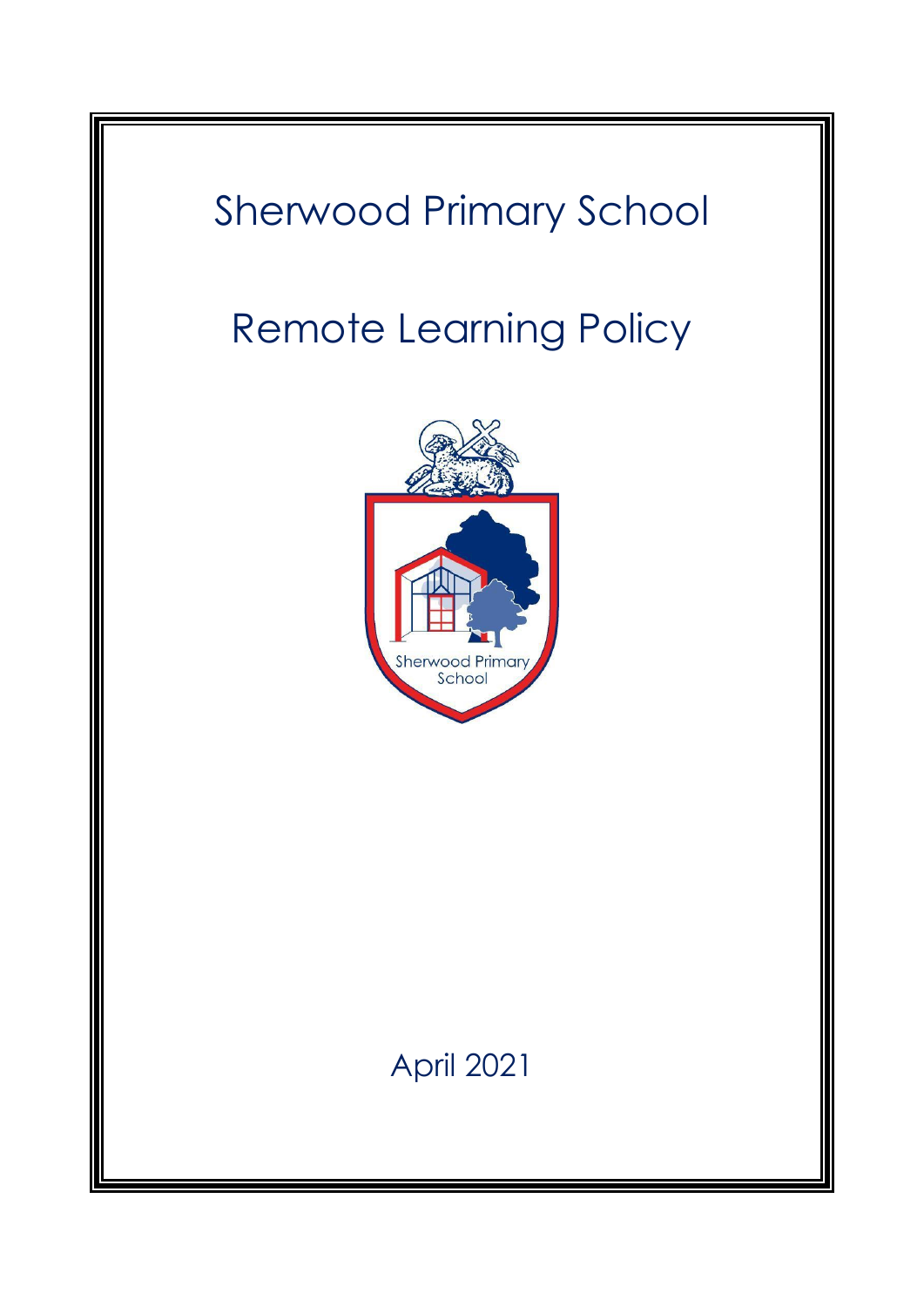## Introduction

In the event of a school closure, the closure of a class bubble (due to self-isolation guidance) or pupil absence due to household isolation, we are committed to providing continuity of education to our children and will do so through a process of remote learning.

We will provide structured, remote learning opportunities for all children to ensure the continued delivery of the Curriculum and a consistent approach to pupils learning during term time.

The learning opportunities provided during a period of closure will be part of our current planning and cannot be considered by parents as optional.

We aim to be flexible in our approach and understand the wide range of circumstances that families continue to encounter. We will work closely with our families to ensure that daily opportunities are built into a day to allow pupils to access the tasks set.

The planning and assessment of remote learning tasks will take place in accordance with school and subject area policies.

#### Aims

This remote learning policy aims to:

- Ensure consistency in our approach to learning for pupils who aren't in school
- Set out expectations for all members of the school community with regards to remote learning
- Provide appropriate guidelines for data protection

### Roles and responsibilities

- As Curriculum Leader, the Headteacher has responsibility for overseeing the delivery of remote education.
- The Headteacher, alongside Senior Leaders, has responsibility for monitoring the effectiveness of remote learning.
- The Headteacher and Senior Leaders will monitor the security of remote learning systems, including data protection and safeguarding considerations.
- Subject Leaders have responsibility for leading the development of resources to support the delivery of remote learning for their subject.
- Subject leaders will work closely with teachers to ensure all work set is appropriate and consistent.
- Subject leaders will monitor the remote work set by teachers in their subject and provide feedback on the subject development.
- Subject Leaders have responsibility for ensuring that our School Website provides relevant links and resources for pupils and parents that will continue to enrich pupils learning in that subject area.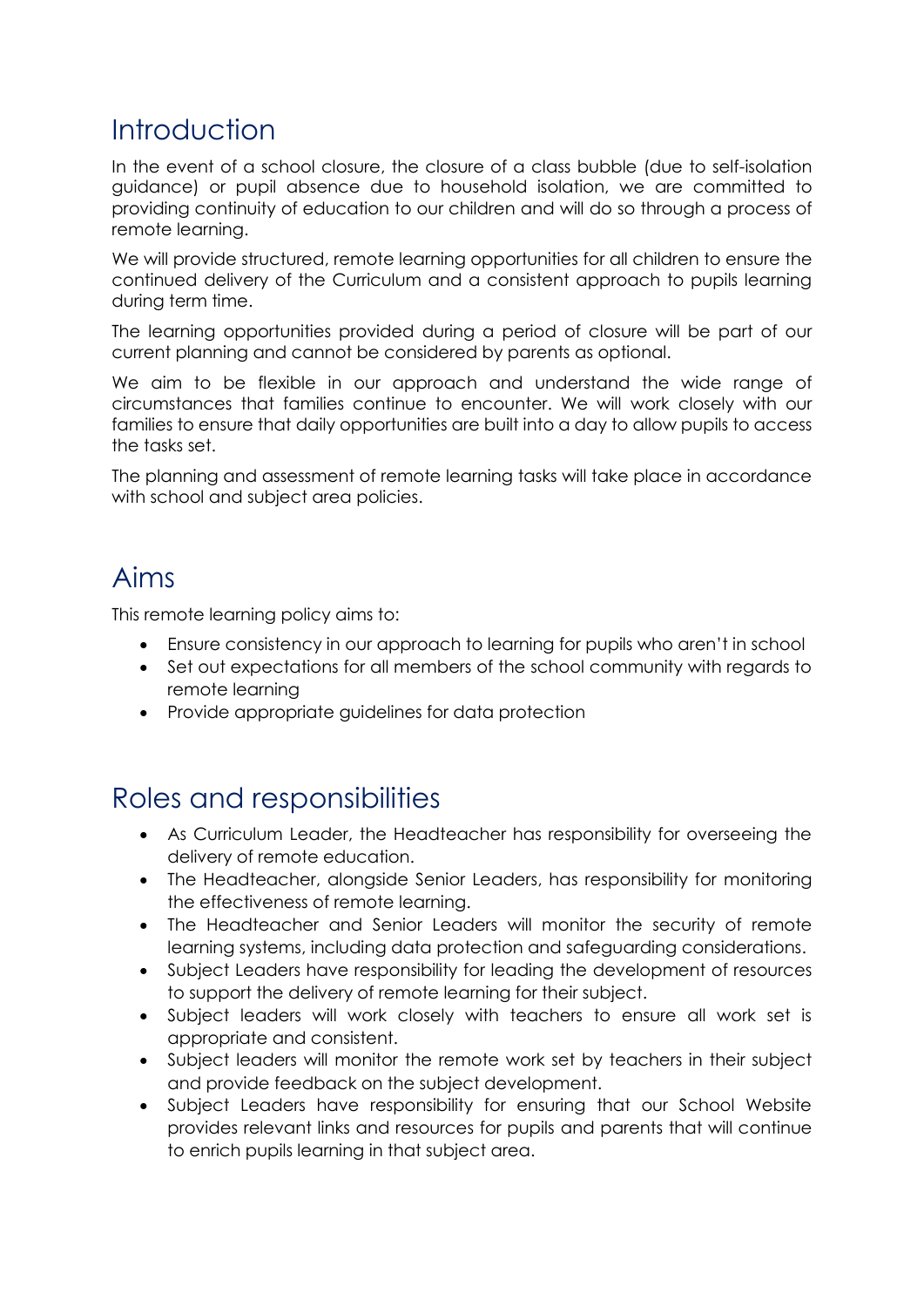- Our Safeguarding Team has responsibility for ensuring that all Safeguarding Policy and Procedures are delivered during a period of closure or partial closure.
- Our SENCOs and Inclusion Team ensure that teachers are provided with appropriate support to deliver remote learning content that supports the needs of all children.
- Our Teachers have the responsibility to ensure that children are taught the required skills and knowledge to access this content when in School, so that these skills and knowledge can be applied at home.
- Our Teachers will deliver the curriculum remotely to children at home.
- When assisting with remote learning, teaching assistants are responsible for providing children and families with guidance and support in accessing remote learning materials.
- The governing board is responsible for monitoring the school's approach to providing remote learning to ensure education remains as high quality as possible.
- The governing board is responsible for ensuring that staff are certain that remote learning systems are appropriately secure, for both data protection and safeguarding reasons.

## **Teaching**

In the event of a Class Bubble Isolation, Household Isolation or Whole School Closure, our teachers will prepare bespoke teaching content that can be accessed by children and families through our School website. Our children and families will have daily contact with their teachers and support staff through Year Group emails, telephone or through a safe, online platform.

In order to safeguard our children and teachers, a safe, robust, online platform will be used to enhance children's learning, whilst providing the highest degree possible of safety, appropriate to the age of our children. At Sherwood Primary School, our School Website will be fully utilized alongside the online platforms: SeeSaw and Teams.

Pupils at Sherwood Primary School will receive a Remote Learning exercise book to record their learning and are requested to submit their work to their class teacher through Seesaw.

- Pupils will receive daily, direct instruction from teachers. Teaching content will include lesson introduction videos, bespoke modelled content and an overview of daily tasks.
- An English, a Mathematics and a wider curriculum task will be set daily.
- All tasks and teaching content will be made available through the School website by 9am each day.
- Pupils will be directed to complete their tasks either as written responses or electronically.
- Our teachers will carefully monitor engagement from children and provide bespoke support as necessary to support pupils' individual needs.
- Children and parents are requested to photograph their child's work and upload/submit completed tasks to their child's class teacher through Seesaw.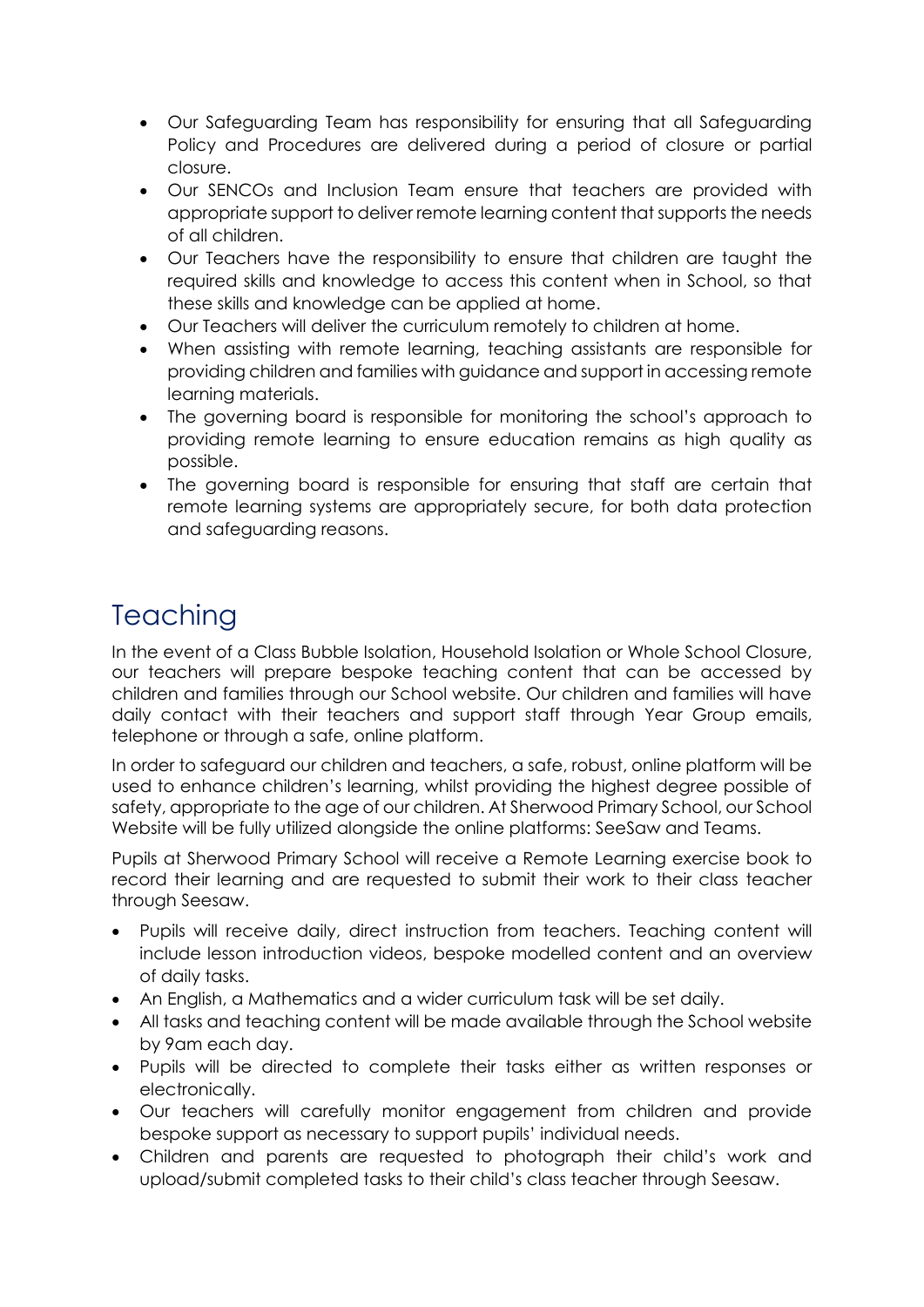- Our Teachers will provide regular feedback to children on pieces of work that are submitted. Our teachers will either annotate work and return the image of the work to children or will provide written next steps through an Seesaw.
- Our Teachers will assess pupil's work submitted and use this to plan for individual, group or whole class next steps.
- Teaching will build on the work submitted by pupils and will address any misconceptions.
- Feedback will be provided to children to support their next steps. This feedback will be recorded in pupils' remote learning exercise books, when pupils return to the School setting.
- We recognise that many families may not have home printers and will therefore not require the printing of material.
- Our Teachers will also direct our learners to online video content available on the Espresso Seesaw and Online Mathematics Tasks through Mathletics.
- Our Teachers will deliver online tutorials through Teams (Y4-6) to consolidate learning, deliver new content and provide a platform for live questions.
- If parents ask for additional work beyond that set as part of the requirements above, our school website and Curriculum Newsletters will support parents in accessing additional learning materials for their child/children.

# Communication

Our teachers will be available daily to parents and children. When providing remote learning, Teachers and Support Staff will be available between 9am and 3.30pm.

Teachers and Support Staff will communicate with families and children by email, Seesaw, phone (when phoning from a landline, dialing 141 before the number or phoning from a mobile, changing handset options will ensure the teacher/support staff numbers are kept anonymous).

Parents are requested to submit their child's work through Seesaw. Our teachers will annotate children's work or feedback to the children.

Communication with parents must always take place through official school channels, and not through personal accounts or other websites.

Permitted methods are:

- Seesaw
- Email using school email addresses only
- Telephone

If Teaching and Support staff are unable to make contact with parents and children, this will be recorded on the electronic CPOMS system to notify senior leaders and DSLs.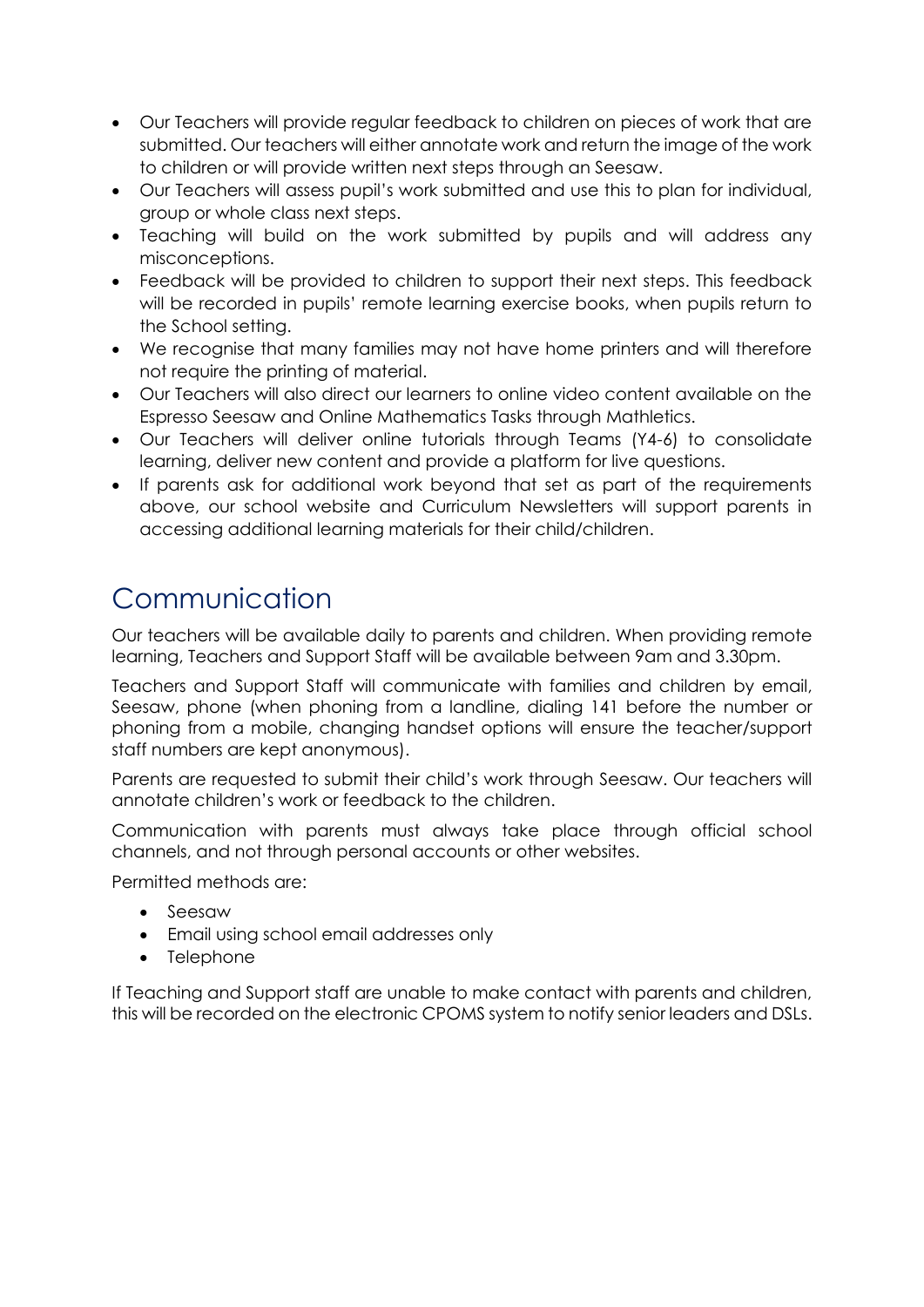#### Inclusion

Our teachers will ensure that online tasks are differentiated to support pupils with SEND, EAL and other specific learning needs. Our SENDCo in will maintain contact with pupils requiring regular support, by email or phone with parents/learners and feed back to teachers using CPOMS if required.

### Pastoral Care

In event of a school closure, the primary responsibility for the pastoral care of a learner rests with their parents/carers. However, teachers and support staff (under the guidance of the Senior Leadership Team) should check in regularly to monitor both academic progress and pupils' general wellbeing.

Teachers are expected to pass on feedback to Senior Leadership Team, particularly if there are concerns or a lack of communication.

In the event of a school closure, pupils, parents, carers and teachers are reminded that the school's Child Protection and Safeguarding Policy still applies to all interactions between pupils and teachers. In that policy, there are specifically prohibited behaviours and reporting obligations to which teachers must adhere, whether they are at home, in the community or at school.

### Data protection

When accessing personal data for remote learning purposes, all staff members will access contact details of families through CPOMS.

All staff members will take appropriate steps to ensure their devices remain secure. This includes, but is not limited to:

- Keeping the device password-protected
- Utilising Office365 One Drive to save pupils work
- Making sure the device locks if left inactive for a period of time
- Not sharing the device among family or friends

# **Monitoring**

This policy will be reviewed on a termly basis during the Coronavirus Pandemic by the Senior Leadership Team. At every review, it will be approved by the full governing board.

## Links with other policies

This policy is linked to our:

- Behaviour policy
- Safeguarding and Child protection policy
- Data protection policy and privacy notices